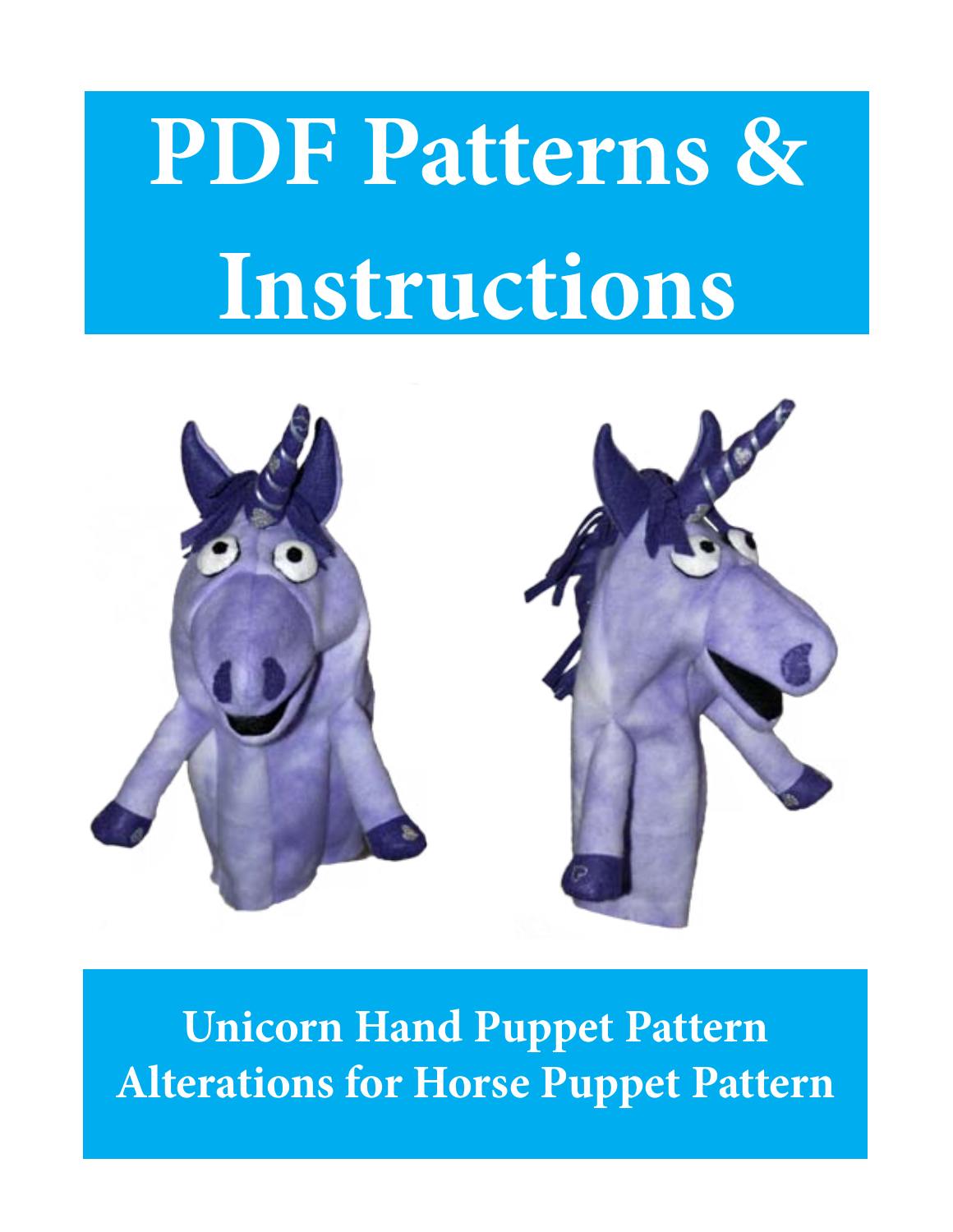#### ©2015 The Tucson Puppet Lady Unicorn Hand Puppet Alterations Pattern & Instructions PDF

All Rights Reserved. Sewing instructions, photos and patterns copyrighted by The Tucson Puppet Lady.

This is a free alteration pattern for our horse pattern. Find it at our website or packaged together with the horse pattern.

### **These alterations require the Horse Pattern**

**Horse Hand Puppet Pattern & Instructions PDF is available at Etsy or Craftsy: The Tucson Puppet Lady**

## **Bonus Video Tutorials: www.thetucsonpuppetlady.com/patternvideos**

Please contact us at **info@TheTucsonPuppetLady.com** if you have any questions or comments about this pattern and instructions.

## www.TheTucsonPuppetLady.com

Visit our website for more information about puppets and puppetry!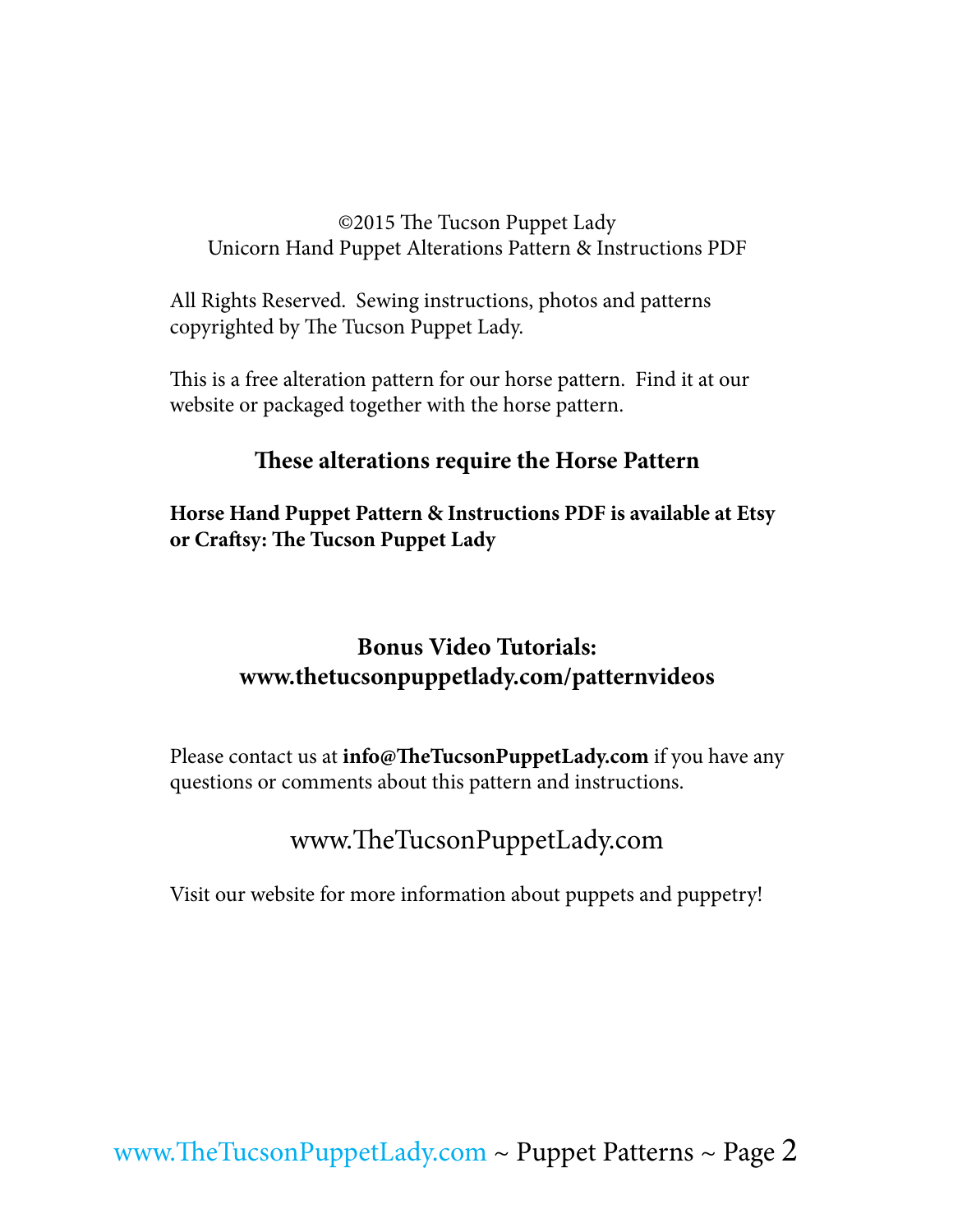# **Material List for One Unicorn**

**- Fleece**

 • 1/2 yard of fleece (any color you want unicorn to be)

**- Felt**

- one 9" by 12" black felt sheet for mouth, eyes and pupils
- one 9" by 12" white felt sheet for eyes
- one 9" by 12" decorated felt sheet for horn, hooves and foot
- one 9" by 12" solid color felt sheet for nose, ears, mane and forelock
- **Ribbon**
	- 12" length of ribbon for horn
- **Foam**
	- $10''$  x  $10''$  square of  $1/2''$  foam

**- Thread**

 • thread matching fleece for body and black thread for pupils

**- Stuffing**

- polyester fiberfill stuffing (Poly-Fil or Fiberfill)
- recycle old stuffed toys/pillows
- enough for stuffing legs, horn and eyes

# **Tool List**

- **Scissors**
- **Sewing Machine**
- **Stuffing Tool/Chopstick**
- **Hand Needle**
- **Pins**
- **Transparent Tape**
- **Sharpie or Fabric Pen**
- **Light Colored Crayon**
- **X-Acto Knife**
- **Contact Cement (3oz Bottle DAP Weldwood with Brush) or Hot Glue I buy my Contact Cement from my local Ace Hardware**
- **Cutting Mat/Board or Cardboard**

*I know that you are excited to start sewing now, but please read through the instructions and watch Bonus Video Instructions first.*

## **www.thetucsonpuppetlady.com/patternvideos**

[www.TheTucsonPuppetLady.com](http://www.thetucsonpuppetlady.com)  $\sim$  Puppet Patterns  $\sim$  Page 3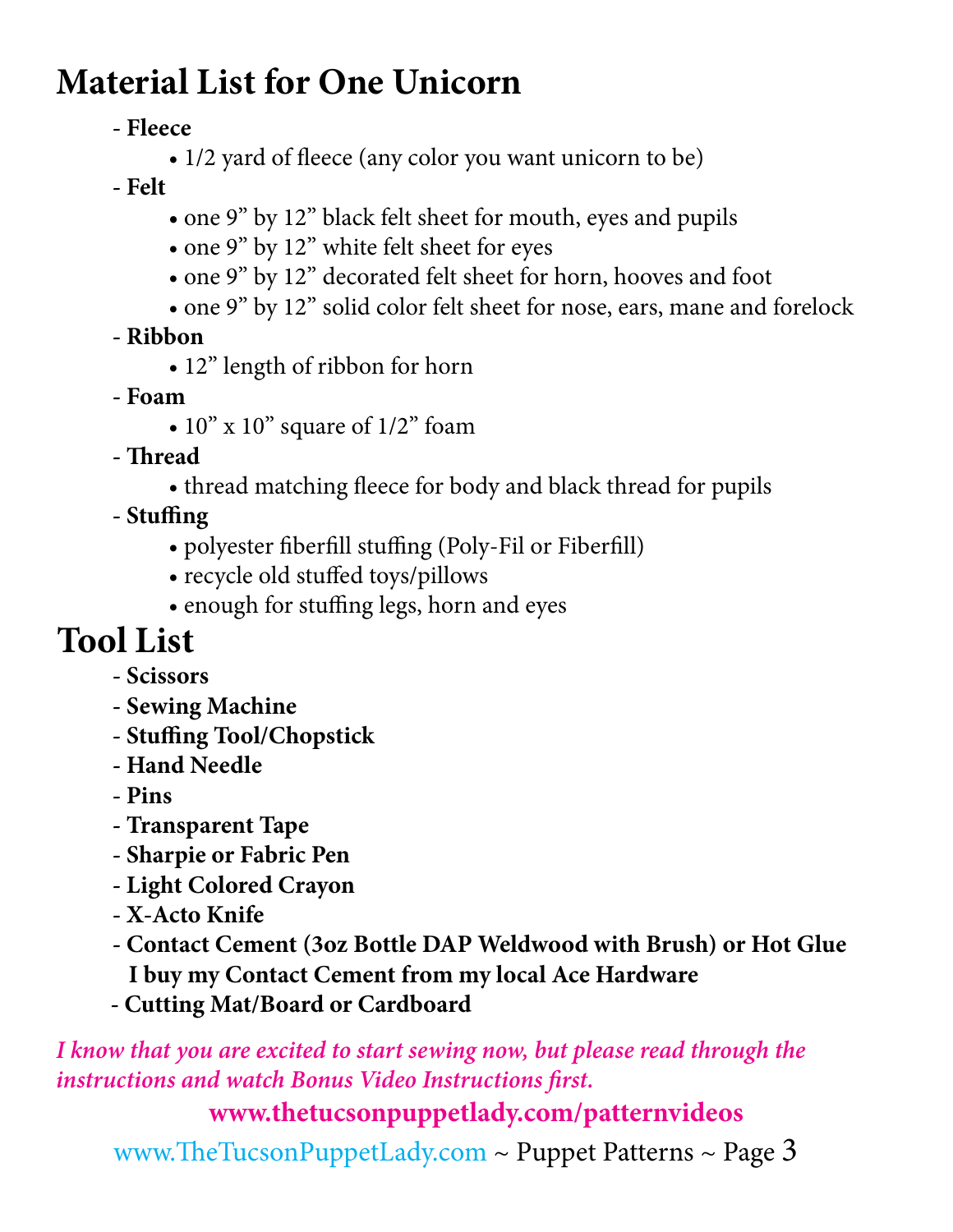# **Unicorn Alterations**

**The unicorn is made from the horse pattern. The fleece and felt color can be as wild as you want. The only major addition is the horn.** 



### **Fleece Color**

I wanted a purple unicorn, so I chose this light patchy purple fleece as my body color.

Pick whatever color fleece you want.



#### **Fancy Hooves**

Look for decorated felt for the horn and hooves. I chose a purple felt sheet scattered with glitter hearts from Michaels.

Pay attention to the placement of the hearts when cutting out the horn, hooves and foot. You don't want your heart ending up along the seam and cut off from view.

The hooves of the unicorn are made exactly like the horse, but using a different felt.

**Follow the instructions for making the horse puppet. The final step is adding the horn under the forelock and above the eyes.**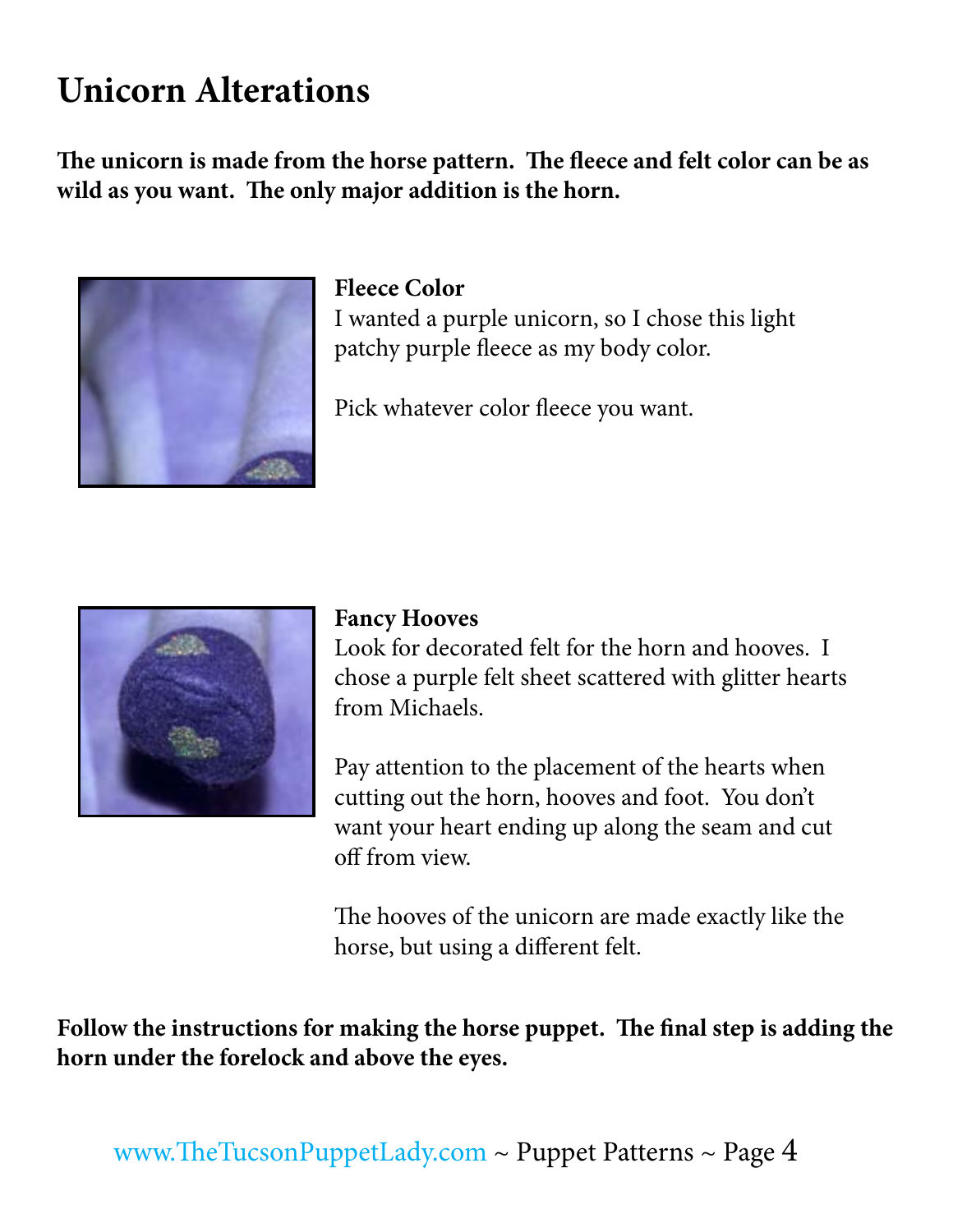

**Horn** Step 1: Cut Unicorn Horn (U) out of felt.

Step 2: Pin 12" length of ribbon a bit off center at the narrow end of horn.

Step 3: Fold the horn in half lengthwise and pin together along Seam B-1.



Step 4: Sew Seam B-1 using a 1/4" seam allowance.





Step 5: Trim the excess felt at the top of the horn to remove the bulk.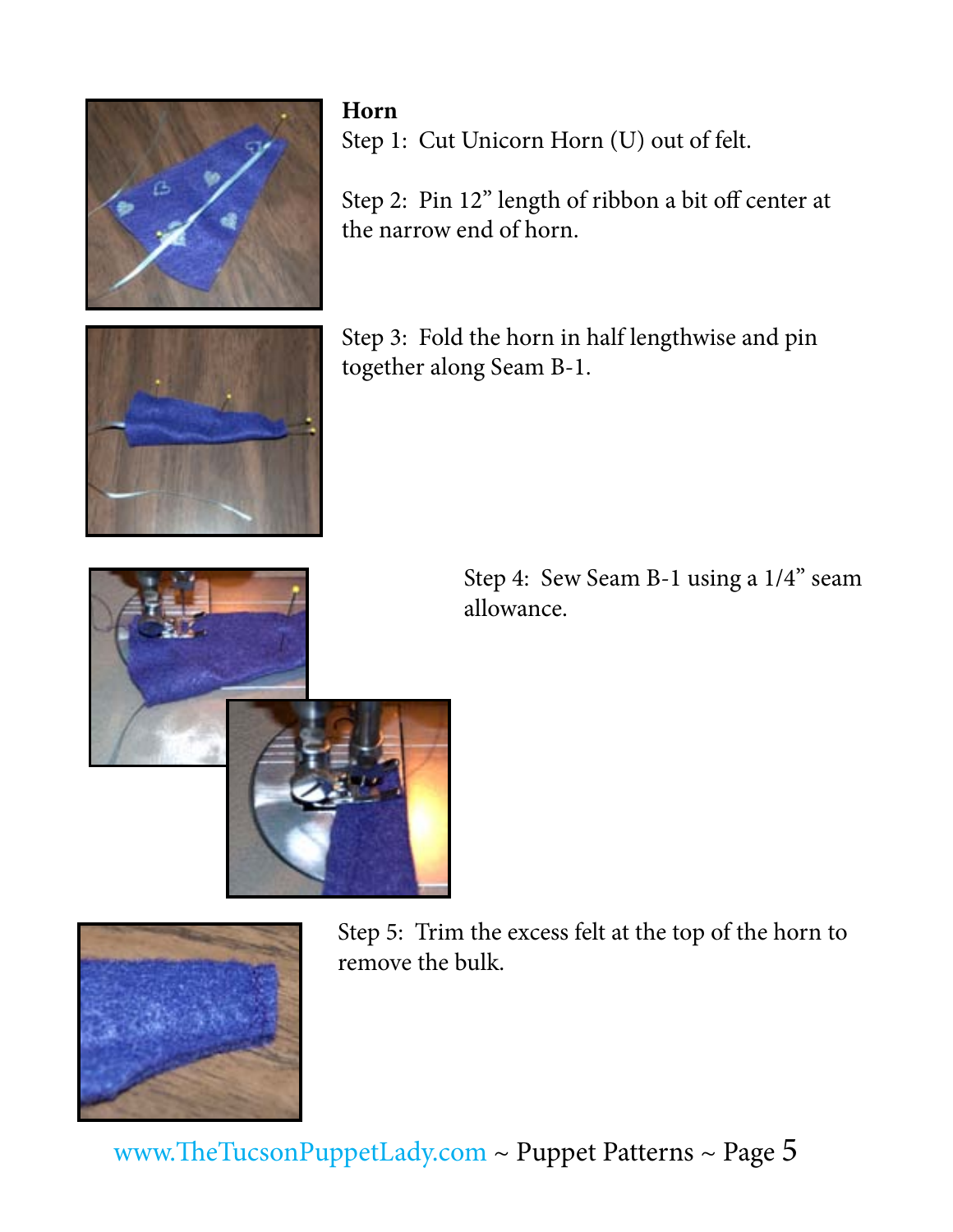

Step 6: Turn right side out.





Step 8: Wrap the ribbon around the horn tightening a bit as you go to form the bulging shape of the horn.

Step 9: Pin the ribbon in place near the bottom of the horn.

Step 10: Tack the ribbon in place with a few hand stitches.



Step 11: Fold the bottom 1/2" edge of the horn in and hand sew the felt in place. *Note*: You should have a flat bottom to the horn with a circular shape.

Step 12: Hand sew the horn to the head of the unicorn puppet.

[www.TheTucsonPuppetLady.com](http://www.thetucsonpuppetlady.com) ~ Puppet Patterns ~ Page 6